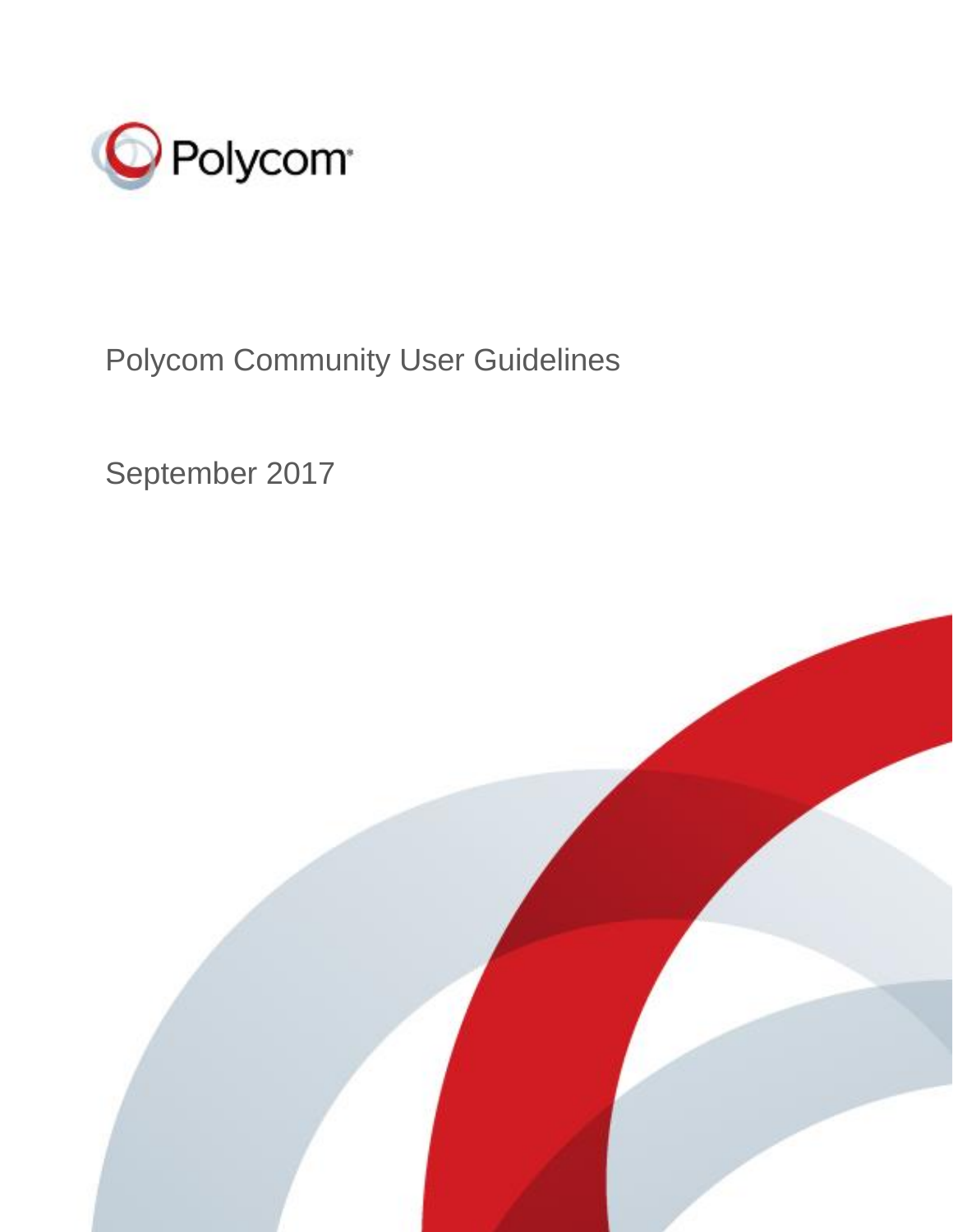## **Welcome to the Polycom Community!**

Polycom, Inc provides this user-to-user community as a service to its customers to help them exchange ideas, tips, information, and techniques related to Polycom products and services.

All users are welcome, as long as they agree to the Polycom Community Terms of Use, Website Terms and Conditions, Privacy Policy and the User Guidelines. We may periodically modify and supplement these Guidelines, Terms of Use, Terms and Conditions and Privacy Policy. All amended terms become effective upon our posting.

1. **Be respectful.** Respect people's time and attention by asking well-thought-out questions and sharing what you've learned so far in your experimentation or prior research. Respect people as individuals by keeping your tone positive and your comments constructive. Do your part to ensure everyone has a positive experience when participating on the Community. Always be mindful of your posts and activity when participating. Specifically, please refrain from posting anything unlawful, libelous, defamatory, obscene, pornographic, indecent, lewd, harassing, threatening, harmful, invasive of privacy or publicity rights, abusive, inflammatory or otherwise objectionable or injurious to third parties. Your opinions are always welcome. However, neither personal attacks nor harassment are acceptable and will not be tolerated. This includes "flaming" others via posts, replies or through private messages. Any use of the Community that in Polycom's sole opinion does not conform with these Guidelines or the Terms of Use is unacceptable and subject to removal. In addition, Polycom reserves the right to terminate your member account under such circumstances.

2. **Be relevant.** Make sure your contributions are relevant to the mission of the community and to the specific forum or blog where you post. If you have a new question, start a new discussion rather than interrupting a conversation. Solicitations of any kind are not permitted. For everyone's benefit please stay on topic. The Community encourages knowledge-sharing of Polycom products and services with others. Please refrain from discussing personal matters or, in general, from posting content in a manner unrelated to the resolution of issues regarding Polycom products and services. Other inappropriate or unacceptable behavior includes: a) discussing how to violate any policy or agreement entered into with Polycom for any product or service, b) posting content which is created solely to "bump" an existing topic or to evade the word filter or site logic; c) double-posting or cross-posting; and d) discussing participant bans or other Moderator actions. The Community is not a venue for discussion of legal matters. Therefore, no such discussions are permitted. We reserve the right to delete inappropriate material.

3. **Protect privacy - yours and others'.** Don't share anything about yourself or others that you would not want to see on a road-side billboard. For privacy protection, don't post personal information--your own or anyone else's--including contact information or any content that you receive in one-to-one communications without the author's consent.

4. **Remember, this is user-generated content.** You'll find plenty of good advice here, but remember that your situation may vary from that of the individual sharing a solution. Some advice you find here may even be wrong. Apply the same good judgment here that you would apply to information anywhere on the Internet. Most people are happy to assist others on the Community Site. Please remember that their advice is theirs only and that you are responsible for deciding whether or not to follow it. If the advice given by a user sounds wrong to you, do not follow it. Use common sense when providing or receiving assistance from other Community participants. Never post personally identifiable information on the Community. This includes your personal information as well as anyone else's personal information. Personally